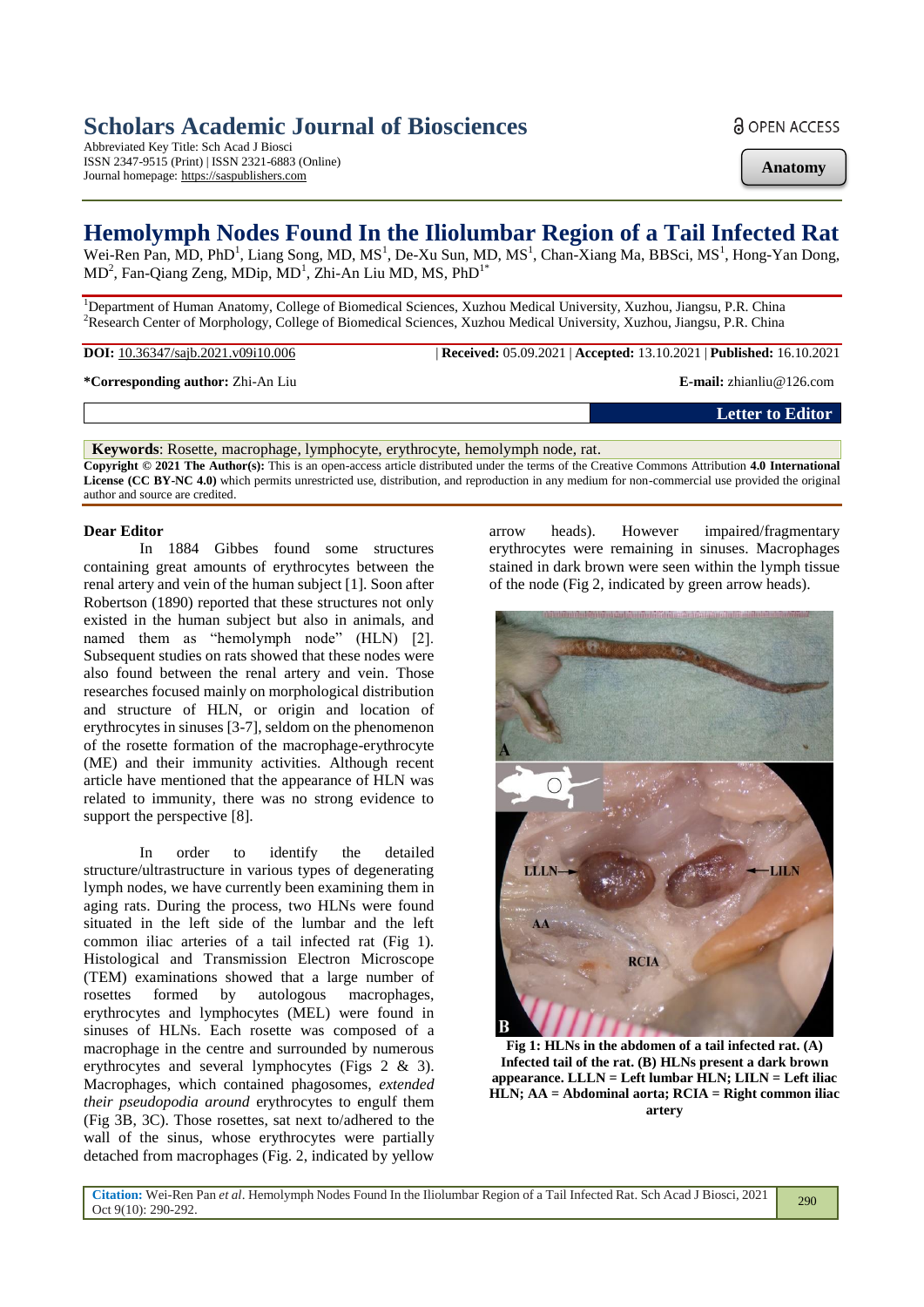

**Fig 2: Histological result of HLN (HE stain); (A) Numerous rosettes formed by autologous macrophages, erythrocytes and lymphocytes are situated in sinuses of the left lumbar lymph node of a tail infected rat. (B to D) Magnified images show that a numerous of rosettes in sinuses. Some rosettes, adjacent to or adhered to the wall of the sinus, had erythrocytes that partially detached from macrophages (yellow arrow heads). Macrophages stained in dark brown are presented in the lymph tissue of the node (green arrow heads). ф = Macrophage; L = lymphocyte**



**Fig 3: TEM result of HLN. (A) A rosette is composed of a macrophage in the centre and surrounded by numerous erythrocytes and several lymphocytes. (B, C) A macrophage, adhered with surrounding erythrocytes,** *extends its pseudopodia* **to engulf the partial body of an erythrocyte. ф = Macrophage; E = Erythrocyte; L = Lymphocyte.**